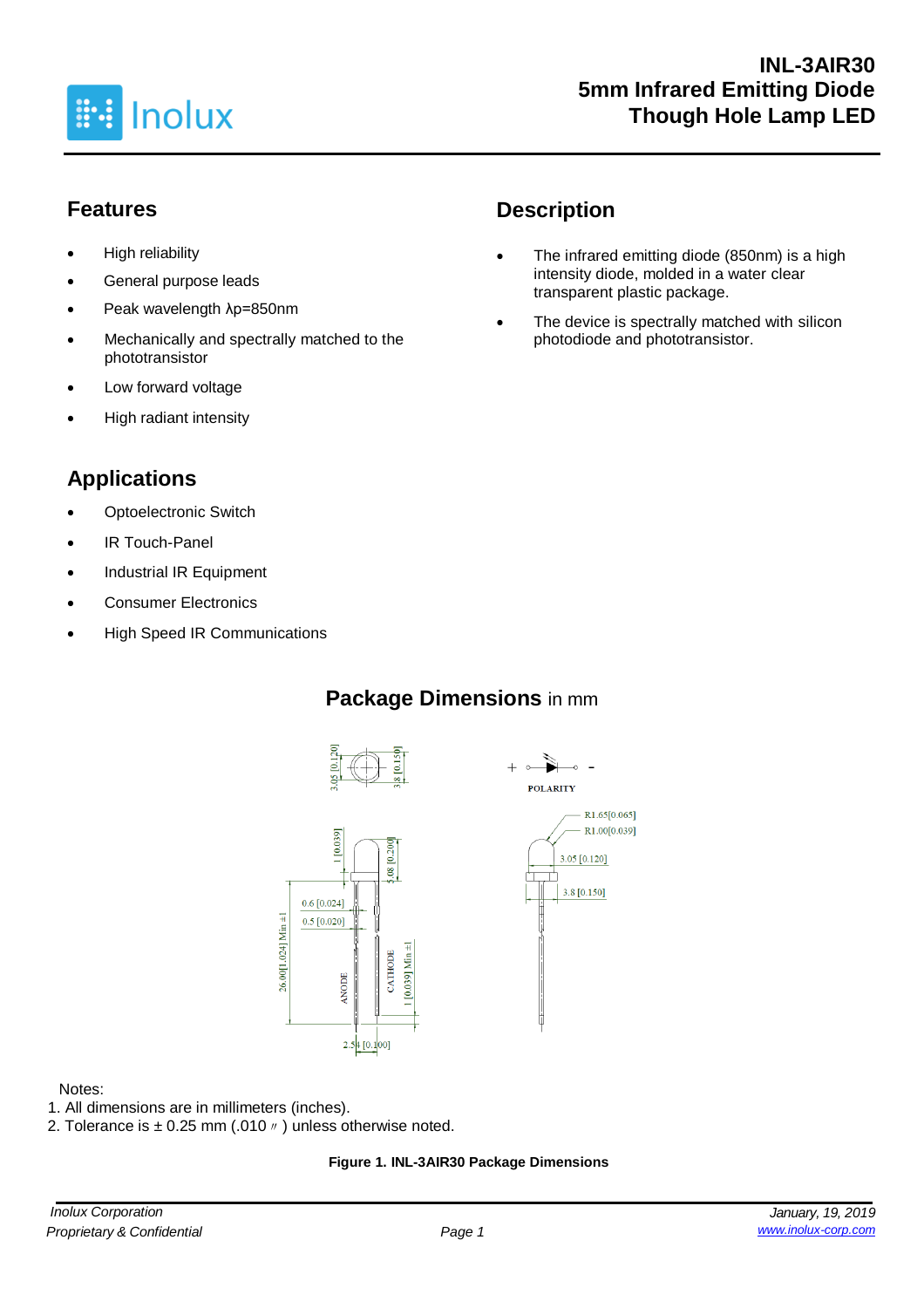

## **Absolute Maximum Rating at 25<sup>o</sup>C** (Note 1)

| Product    | Emission<br>Color | $P_d$ (mW) | $I_F$ (mA) | $I_{FP}^*(A)$ | $V_R(V)$ | $\Gamma_{\text{OP}}$ (°C) | $T_{ST}$ (°C) |
|------------|-------------------|------------|------------|---------------|----------|---------------------------|---------------|
| INL-3AIR30 | Infrared          | 160        | 100        |               | 5        | -40°C~+80°C               | -40°C~+85°C   |

#### **Notes**

1. Condition for IFP is pulse of 1/10 duty and 1kHz frequency

### **Electrical Characteristics**  $T_A = 25^\circ C$  (Note 1)

| Product    | Emission |           | $V_F(V)$ |     | $\lambda$ (nm)       |                   |    | Viewing<br>Angle | Ee(mW/sr) |      |
|------------|----------|-----------|----------|-----|----------------------|-------------------|----|------------------|-----------|------|
|            | Color    | $I_F(mA)$ | min      | max | $\lambda_{\text{D}}$ | $\lambda_{\rm P}$ | Δλ | $2 \theta 1/2$   | min<br>6  | typ. |
| INL-3AIR30 | Infrared | 20        | 1.0      | 1.6 | ۰                    | 850               | 45 | 30               |           | 12   |

#### **Notes**

1. Performance guaranteed only under conditions listed in above tables.

### **ESD Precaution**

ATTENTION: Electrostatic Discharge (ESD) protection

The symbol above denotes that ESD precaution is needed. ESD protection for GaP and AlGaAs based chips is necessary even though they are relatively safe in the presence of low static-electric discharge. Parts built with AlInGaP, GaN, or/and InGaN based chips are STATIC SENSITIVE devices. ESD precaution must be taken during design and assembly. If manual work or processing is needed, please ensure the device is adequately protected from ESD during the process.

Please be advised that normal static precautions should be taken in the handling and assembly of this device to prevent damage or degradation which may be induced by electrostatic discharge (ESD).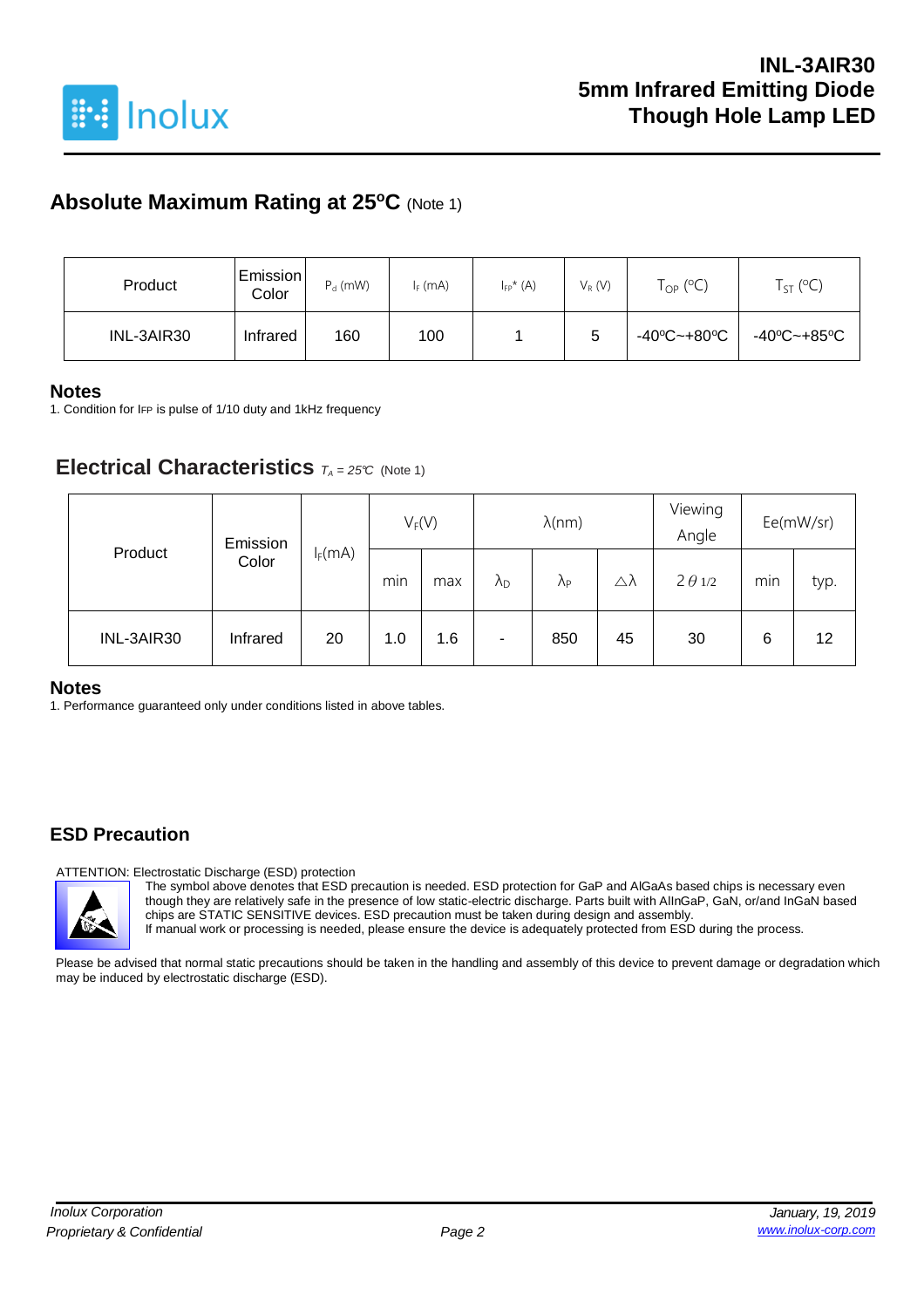

## **INL-3AIR30 5mm Infrared Emitting Diode Though Hole Lamp LED**

# **Typical Characteristic Curves**



**Spectral Distribution** 



#### Peak Emission Wavelength & **Ambient Temperature**



Ambient Temperature(°C)

#### Forward Current & **Forward Voltage**



Forward Voltage(V)

### Forward Current & **Ambient Temperature**

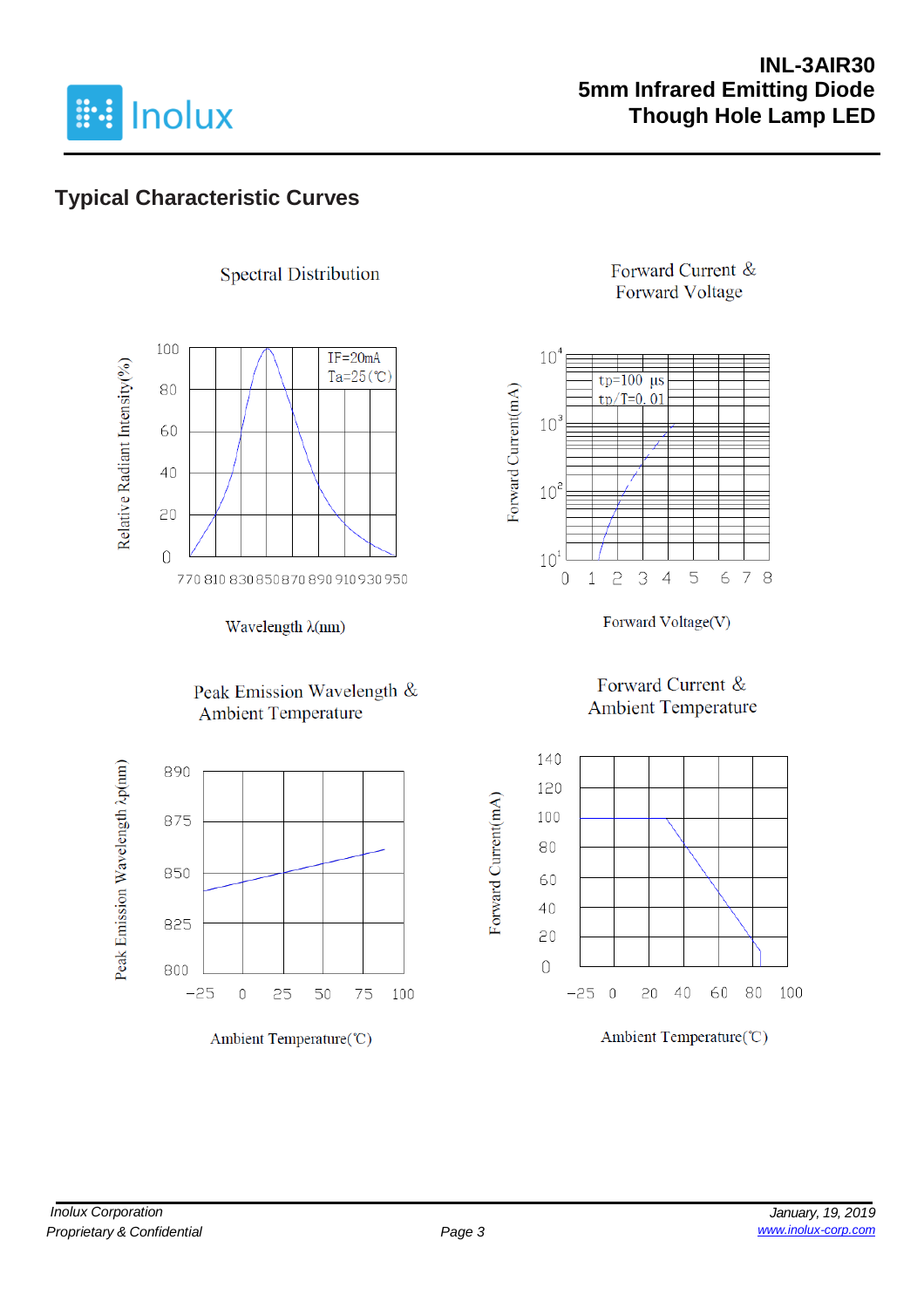

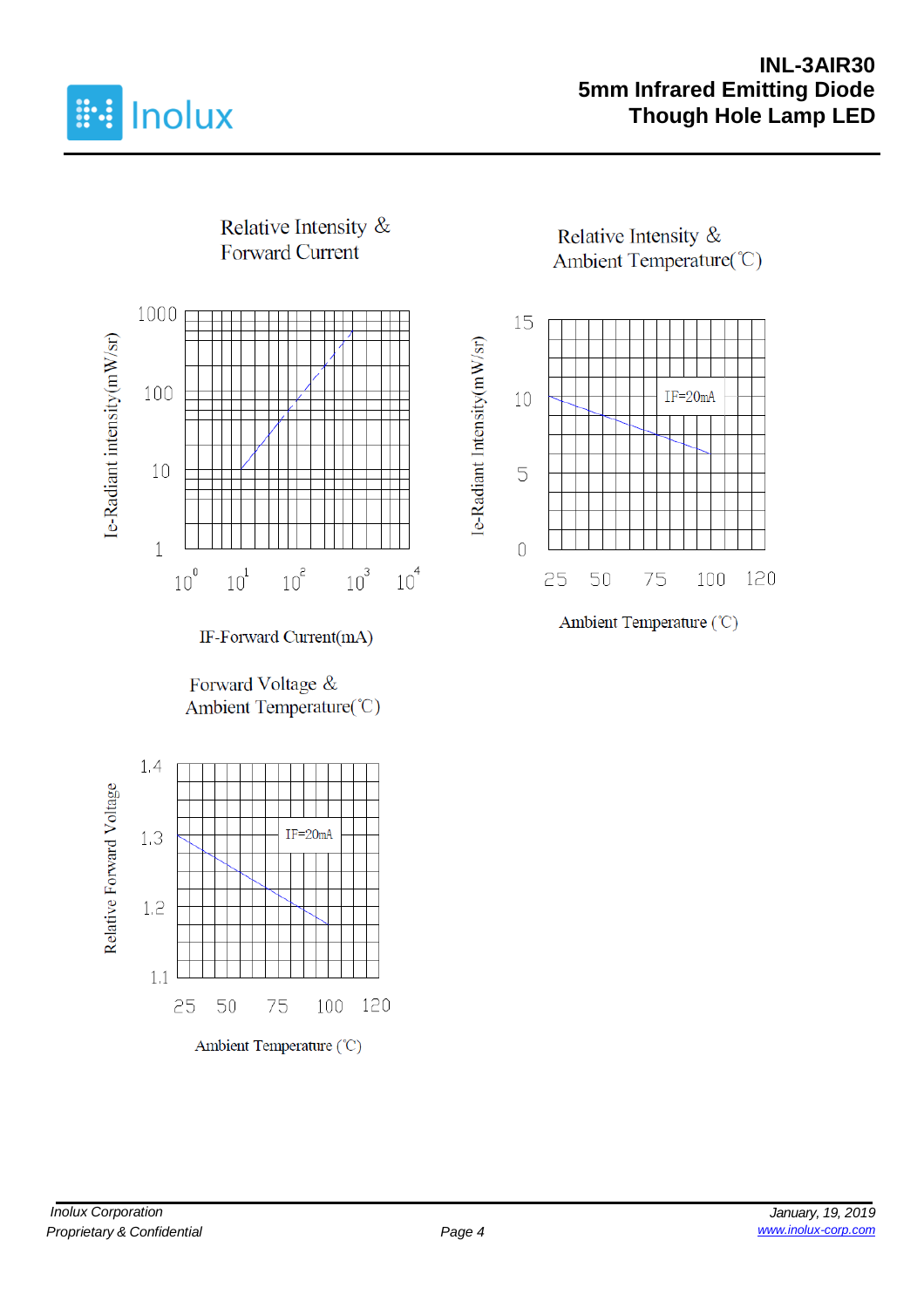

# **Typical Characteristic Curves – Radiation Pattern**



# **Ordering Information**

| Product    | Emission<br>Color | <b>Technology</b> | <b>Test Current</b><br>$I_F$ (mA) | Radiant Intensity<br>Ee (mW/sr)<br>(Typ.) | Forward<br>Voltage<br>$V_F(V)$<br>(Typ.) | Orderable<br>Part Number |
|------------|-------------------|-------------------|-----------------------------------|-------------------------------------------|------------------------------------------|--------------------------|
| INL-3AIR30 | Infrared          | AlGaAs            | 20                                | 12                                        | 1.4                                      | INL-3AIR30               |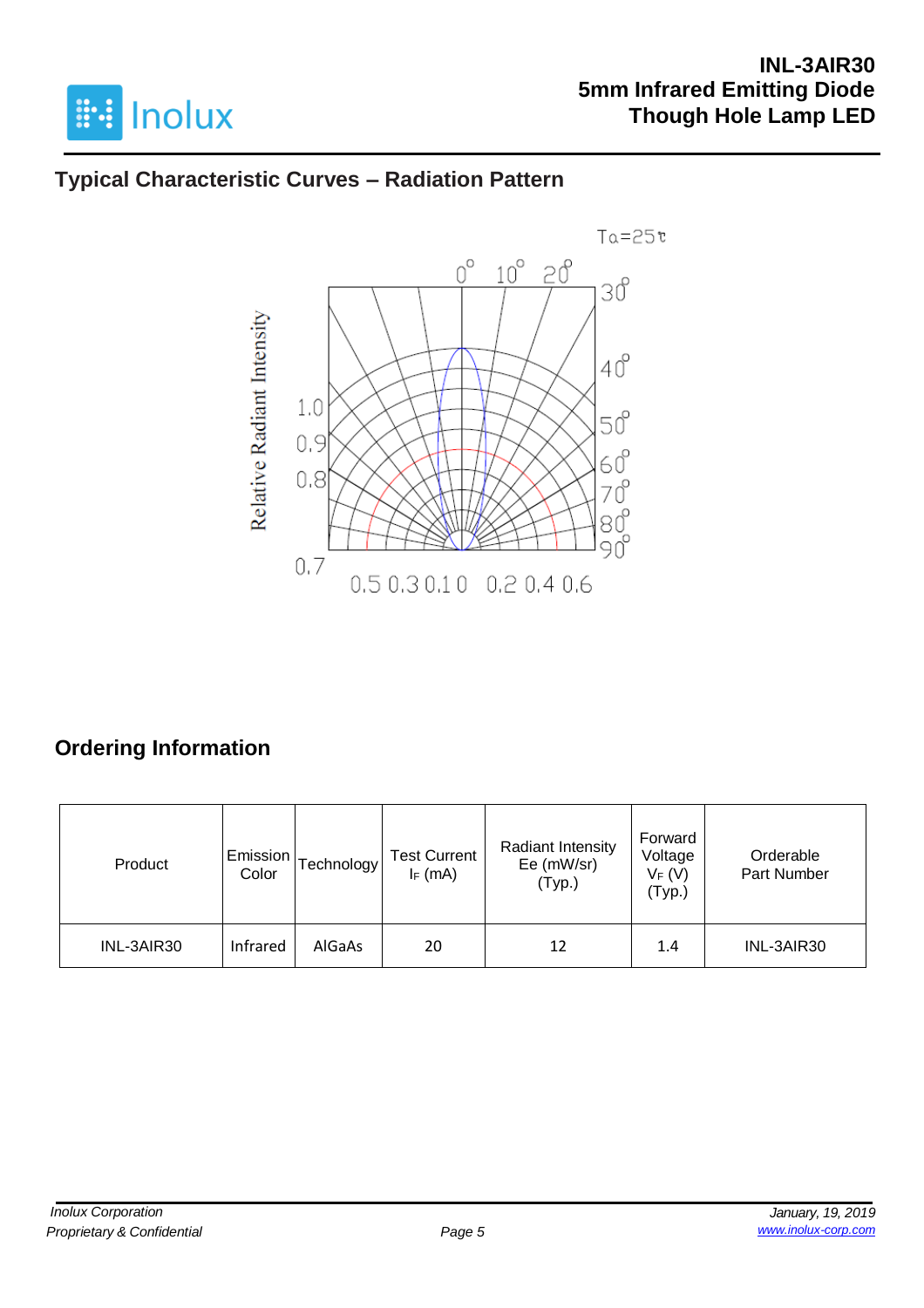

# **Label Specifications**



# **Inolux P/N:**

| L | $\mathsf{N}$        | L       |  | 3      | A               | $\overline{\phantom{a}}$ | $\ensuremath{\mathsf{IR}}\xspace$ | 3 | $\pmb{0}$      | $\blacksquare$ | Χ          | Χ | Χ | $\pmb{\times}$ |
|---|---------------------|---------|--|--------|-----------------|--------------------------|-----------------------------------|---|----------------|----------------|------------|---|---|----------------|
|   |                     | Package |  | Lens   | Color           |                          | View Angle                        |   |                | Stamp-off      | Customized |   |   |                |
|   | Inolux<br>Lamp Type |         |  | $3A =$ | standard<br>3mm | (Blank)<br>$=$ clear     | $IR =$<br>850nm                   |   | $30 = 30$ deg. |                |            |   |   |                |

### **Lot No.:**

| -        | - |                     |  |       | 01   | 24     | 001 |
|----------|---|---------------------|--|-------|------|--------|-----|
| Internal |   |                     |  |       |      |        |     |
| Tracker  |   | Year (2017, 2018, ) |  | Month | Date | Serial |     |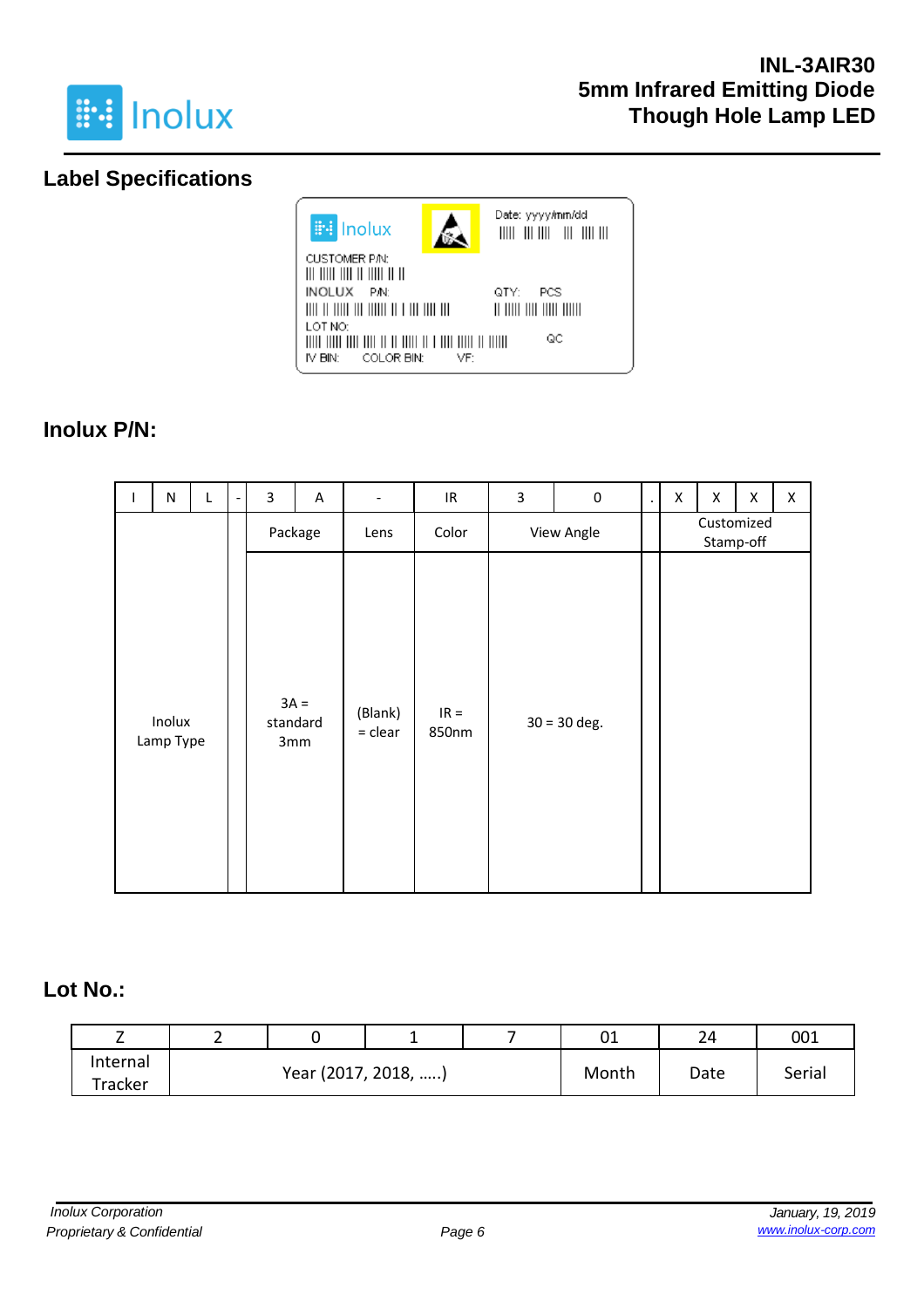

# **Reliability**

| Item                 | Frequency/ lots/ samples/  | Standards           | Conditions                                 |  |  |
|----------------------|----------------------------|---------------------|--------------------------------------------|--|--|
|                      | failures                   | Reference           |                                            |  |  |
|                      | For all reliability        | J-STD-020           | 1.) Baking at 85°C for 24hrs               |  |  |
| Precondition         | monitoring tests according |                     | 2.) Moisture storage at 85°C/60% R.H. for  |  |  |
|                      | to JEDEC Level 2           |                     | 168hrs                                     |  |  |
|                      | 1Q/ 1/ 22/ 0               | JESD22-B102-B       | Accelerated aging 155°C/24hrs              |  |  |
| Solderability        |                            | <b>And CNS-5068</b> | Tinning speed: 2.5+0.5cm/s                 |  |  |
|                      |                            |                     | Tinning: A: 215°C/ 3+1s or B: 260°C/ 10+1s |  |  |
|                      |                            | <b>CNS-5067</b>     | Dipping soldering terminal only            |  |  |
| Resistance to        |                            |                     | Soldering bath temperature                 |  |  |
| soldering heat       |                            |                     | A: 260+/-5°C; 10+/-1s                      |  |  |
|                      |                            |                     | B: 350+/-10°C; 3+/-0.5s                    |  |  |
|                      | 1Q/ 1/ 40/ 0               | CNS-11829           | 1.) Precondition: 85°C baking for 24hrs    |  |  |
| Operating life test  |                            |                     | 85°C/ 60%R.H. for 168hrs                   |  |  |
|                      |                            |                     | 2.) Tamb25°C; IF=20mA; duration 1000hrs    |  |  |
| High humidity,       | 1Q/1/45/0                  | JESD-A101-B         | Tamb: 85°C                                 |  |  |
| high temperature     |                            |                     | Humidity: 85% R.H., IF=5mA                 |  |  |
| bias                 |                            |                     | Duration: 1000hrs                          |  |  |
| High temperature     | 1Q/ 1/ 20                  | IN specs.           | Tamb: 55°C                                 |  |  |
| bias                 |                            |                     | $IF = 20mA$                                |  |  |
|                      |                            |                     | Duration: 1000hrs                          |  |  |
|                      | 1Q/1/40/0                  |                     | Tamb25°C, If=20mA,, Ip=100mA, Duty         |  |  |
| Pulse life test      |                            |                     | cycle=0.125 (tp=125 $\mu$ s, T=1sec)       |  |  |
|                      |                            |                     | Duration 500hrs)                           |  |  |
|                      | 1Q/ 1/ 76/ 0               | JESD-A104-A         | A cycle: -40 degree C 15min; +85 degree C  |  |  |
| Temperature          |                            | IEC 68-2-14, Nb     | 15 <sub>min</sub>                          |  |  |
|                      |                            |                     | Thermal steady within 5 min                |  |  |
| cycle                |                            |                     | 300 cycles                                 |  |  |
|                      |                            |                     | 2 chamber/ Air-to-air type                 |  |  |
| <b>High humidity</b> | 1Q/ 1/ 40/ 0               | <b>CNS-6117</b>     | $60+3°C$                                   |  |  |
| storage test         |                            |                     | 90+5/-10% R.H. for 500hrs                  |  |  |
| High temperature     | 1Q/ 1/ 40/ 0               | <b>CNS-554</b>      | 100+10°C for 500hrs                        |  |  |
| storage test         |                            |                     |                                            |  |  |
| Low temperature      | 1Q/ 1/ 40/ 0               | CNS-6118            | -40+5°C for 500hrs                         |  |  |
| storage test         |                            |                     |                                            |  |  |